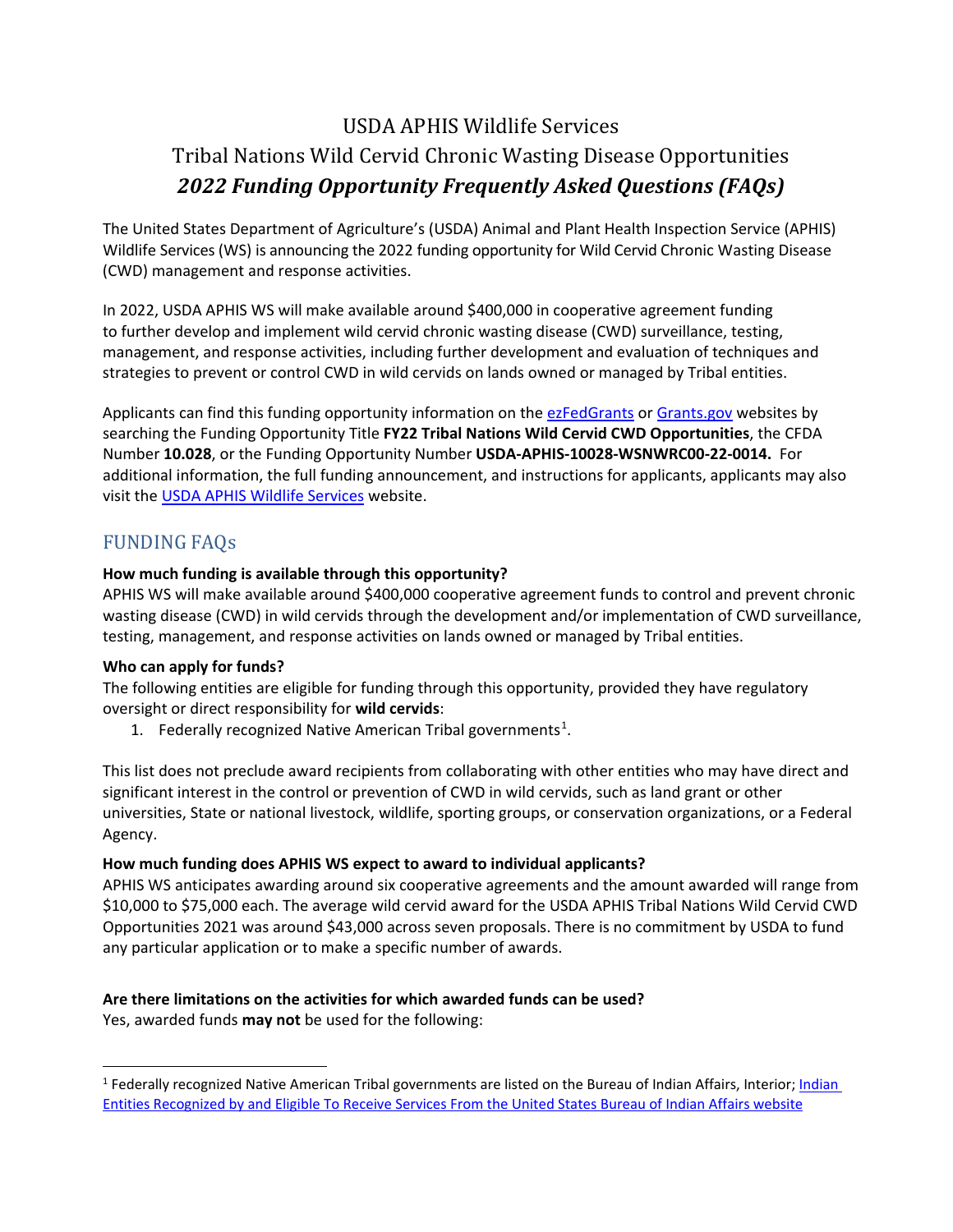- Land acquisition
- Compensation for Federal Employees
- Travel of Federal Employees
- Federal subawards
- Construction and/or major rehabilitation of buildings
- Bonuses or commissions
- Fundraising
- Meeting, conference, symposia, or workshop honoraria, which is payment to individuals or guests other than for documented professional services
- Vehicle purchases or leases
- Positions funded with other federal cooperative agreements or grants
- International travel
- Projects or activities associated by APHIS-State-Industry cooperative program activities already funded via USDA APHIS annual cooperative agreements
- Promotional, outreach, or giveaway items such as calendars, rulers, pens, pencils, squishy balls, cups, refreshments, etc.

Further details, as well as cost guidance for awarded funds, can be found in the Funding Opportunity Announcement o[n ezFedGrants,](https://www.ocfo.usda.gov/ezFedGrants) [Grants.gov,](https://www.grants.gov/web/grants/search-grants.html) or the [USDA APHIS Wildlife Services](https://www.aphis.usda.gov/aphis/ourfocus/wildlifedamage/SA_Program_Overview) website.

### **Is there further clarification on the use of awarded funds for personnel costs?**

It is not APHIS WS' intent to prescribe an applicant's approach to satisfying personnel needs for proposed activities. APHIS WS recommends applicants use caution when hiring or funding personnel with awarded funds because there is no guarantee of future funding beyond the project's performance period. Funds made available to cooperators via this opportunity may only be used to support the activities described in the agreement Work Plan and are only available for the agreement performance period. Work and Financial Plans should clearly describe the activities to be performed and the time period of the activity for personnel resources.

*Examples: It may be appropriate to fund personnel whose salary is generated from extramural agreements or to fund a portion of an employee's salary that is only funded to work 9 out of 12 months of the year. It would NOT be appropriate to hire a new position with an intent to support that position beyond the agreement performance period.*

### **Will some entities automatically receive set amounts of funding?**

No, this is a competitive funding opportunity. Proposals will be evaluated by reviewers who will recommend proposals for funding based on the quality of proposals received. High-quality proposals are those that strongly support the priorities and address the needs, considerations, and evaluation criteria described in Section E.1 of the Funding Opportunity Announcement.

# APPLICATION FAQs

### **When are proposal applications due?**

Proposals must be received through [ezFedGrants](https://www.ocfo.usda.gov/ezFedGrants) by 11:59 PM Eastern Daylight Savings Time on **June 14, 2022**.

### **How do applicants apply for funds?**

All proposals must be completed and received electronically through [ezFedGrants.](https://www.ocfo.usda.gov/ezFedGrants) All applicant organizations must have at least two users registered in the ezFedGrants system, a Grant Administrative Officer, and a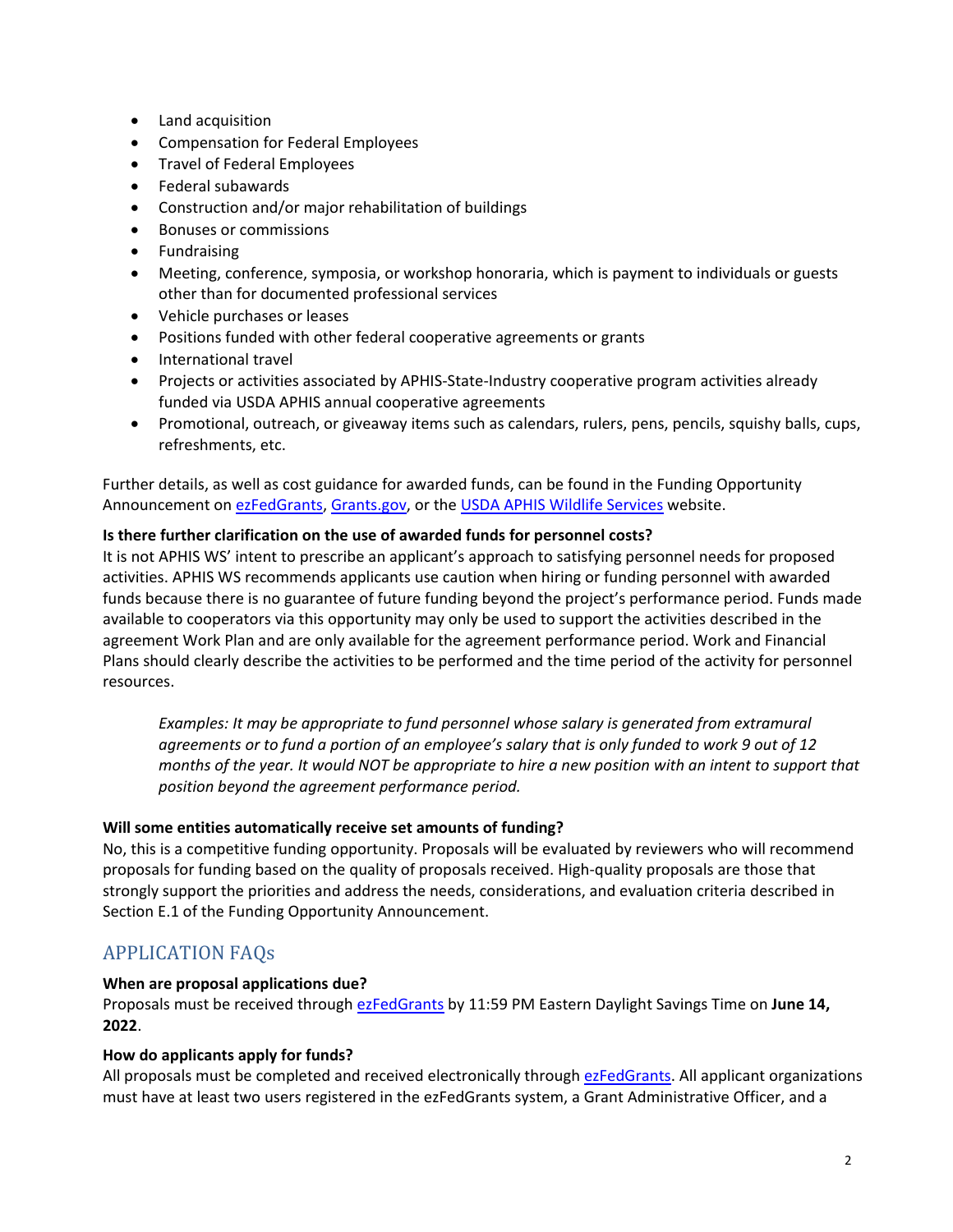Signatory Official, in order to successfully submit an application.

### **What must be included with the proposal submission?**

- SF-424, "Application for Federal Assistance" and SF-424A "Budget Information"
- [Certification Regarding Lobbying](https://www.aphis.usda.gov/library/forms/pdf/certification_regarding_lobbying.pdf) (if applicable)
- [SF-LLL,](https://www.grants.gov/web/grants/forms/post-award-reporting-forms.html#sortby=1) "Disclosure of Lobbying Activities" (if applicable)
- Waiver or approval response letter from the State's Single Point of Contact (if applicable)
- Copy of the current, signed Negotiated Cost Rate Agreement (if applicable)
- Project proposal Work Plan
- Project proposal Financial Plan

### **Is there a limit on the length of the proposal document?**

Project proposal Work Plans using the Work Plan template may not exceed twenty pages in 12-point font. This template is available as Appendix 2 of the Funding Opportunity Announcement and on the USDA APHIS [Wildlife Services](https://www.aphis.usda.gov/aphis/ourfocus/wildlifedamage/SA_Program_Overview) website. Project proposal Work Plans not using this template may not exceed ten pages in 12-point font. The use of diagrams, visuals, and reference sheets, as well as any letters of collaboration from contributors will not count toward these page limitations.

### **What is the period of performance?**

The performance period will begin on or before September 30, 2022. Projects must be completed no later than twelve months after the start date. Funding will not be allowed, nor activities approved to occur, outside of the period of performance. There is an allowance of a one-time extension request of the performance period up to twelve months to complete the project, assuming there is no increase in funding requested. This request must be submitted in accordance with the [Terms and Conditions for APHIS awards](https://www.aphis.usda.gov/aphis/ourfocus/business-services/financial-management-division/Financial_Services_Branch/Agreements_Service_Center/terms-conditions-for-aphis-awards) in order to be considered.

# FUNDING PRIORITY FAQs

### **What are the funding priorities?**

Eligible applicants are encouraged to develop project proposals that directly support at least one of the five funding priorities described below:

1. **Improve the management of CWD-affected wild cervid populations.** For the purpose of this priority, management means effectively **controlling** CWD in affected cervid populations or **preventing** the spread of CWD from affected or endemic populations to non-affected wild cervid populations by implementing or improving upon current guidance, such as the Association of Fish and Wildlife Agencies (AFWA) [Best Management Practices.](https://www.fishwildlife.org/application/files/5215/3729/1805/AFWA_CWD_BMPS_12_September_2018_FINAL.pdf)

Examples of activities that may be included under this priority are: the detection and prevention of *CWD in wild cervids in populations not currently affected with CWD and increasing capacity and reporting for CWD testing in wild cervids, increased testing capacity for CWD in wild cervids, disease detection, investigation, and response; the development and use of novel CWD tests in wild cervids, epidemiology and risk analysis; wild cervid movement monitoring and control (traceability); identification and investigation of treatment options for CWD; wild cervid population management; sample collection training programs for sample collectors; surveillance of CWD in wild cervids; prevention of CWD in wild cervids; or test result reporting to APHIS.*

2. **Improve the management of wild cervid CWD-affected areas.** For the purpose of this priority, management means managing the environment to effectively control CWD in wild cervid affected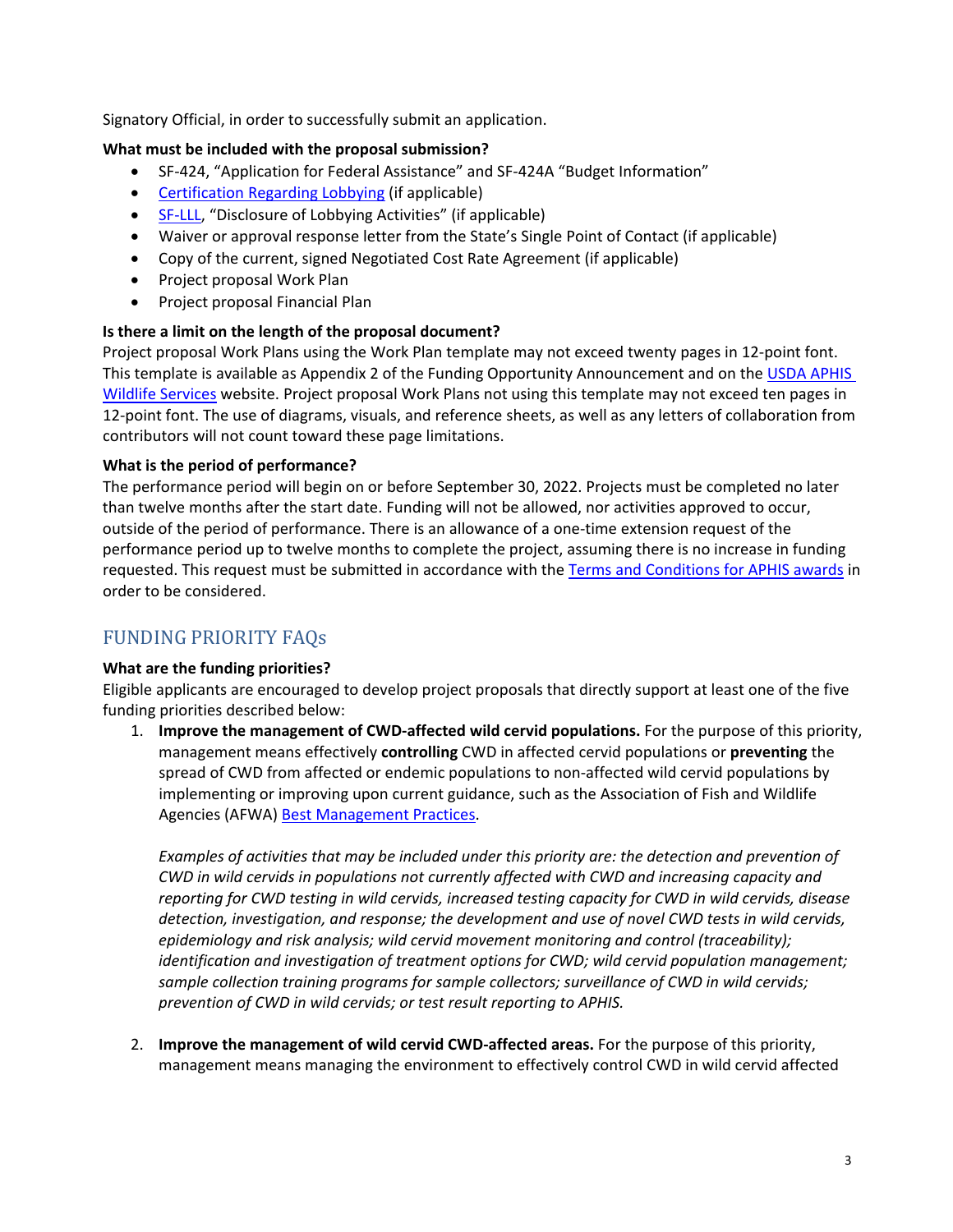areas (CWD endemic areas) to control or prevent the spread of CWD by implementing or improving upon current guidance, such as the AFWA [Best Management Practices.](https://www.fishwildlife.org/application/files/5215/3729/1805/AFWA_CWD_BMPS_12_September_2018_FINAL.pdf)

*Examples of activities that may be included under this priority are: the development and use of novel CWD tests for environmental testing; environmental decontamination; environmental testing; wild cervid carcass and waste management; identification and investigation of treatment options for CWD; or, investigating the role of scavengers or predators in CWD transmission to or within wild cervid populations or managing these risks.*

# 3. **Conduct research on amplification assays in wild cervids and other new test methods.**

Amplification assays are test methods that identify CWD by amplifying small amount of prion protein to levels that are detectable [e.g., Protein Misfolding Cyclic Amplification (PMCA), real-time quaking induced conversion (RT-QuIC)]. Specifically, this funding opportunity is interested in novel proposals which further the use of amplification assays as diagnostic or environmental tests.

*Examples of activities that may be included under this priority: are the development of new amplification assays or the expanded use of amplification assays for novel sample types and applications.*

4. **Development and/or application of predictive genetics for wild cervids.** Research to support the use of genetics to determine and understand the susceptibility of wild cervids to CWD on the landscape. Current and ongoing research supports the use of whole genome predictive genetics to determine the susceptibility of cervids to CWD, which may provide the foundation for a genomics based CWD control or eradication program in the future.

*Examples of activities that may be included under this priority are: the evaluation of predictive genetics in wild cervids affected with CWD or located in CWD endemic areas to prevent or reduce the incidence of CWD.*

5. **Develop and/or deliver educational outreach materials or programs to wild cervid stakeholders or Tribal entities.** For purposes of this priority, educational outreach means the methods, processes, or actions that provide education and facilitate learning of critical knowledge necessary to control and/or prevent CWD and its spread in wild cervids, including the study of human dimensions on CWD prevention and control. Behavioral messaging research may also be included as part of an outreach program.

### **Will a proposal that does not address one of these priorities be considered for funding?**

Any other proposed projects or activities that would further develop and implement wild cervid CWD control, prevention, surveillance, testing, management, and response fall within the scope of activities for this funding opportunity. While proposals within this scope that do not fall under the priorities above would receive a lower review score than a proposal of equal quality that do, they will be reviewed and may still score sufficiently for funding.

### **If an applicant would like to address multiple priorities, should they all be included in one proposal, or should multiple proposals be submitted?**

Applicants are encouraged to submit separate proposals for each priority provided the objectives or activities are not dependent on all proposals being selected for funding. Submitting separate projects in a single proposal may result in an activity that would have scored high enough to be funded individually not scoring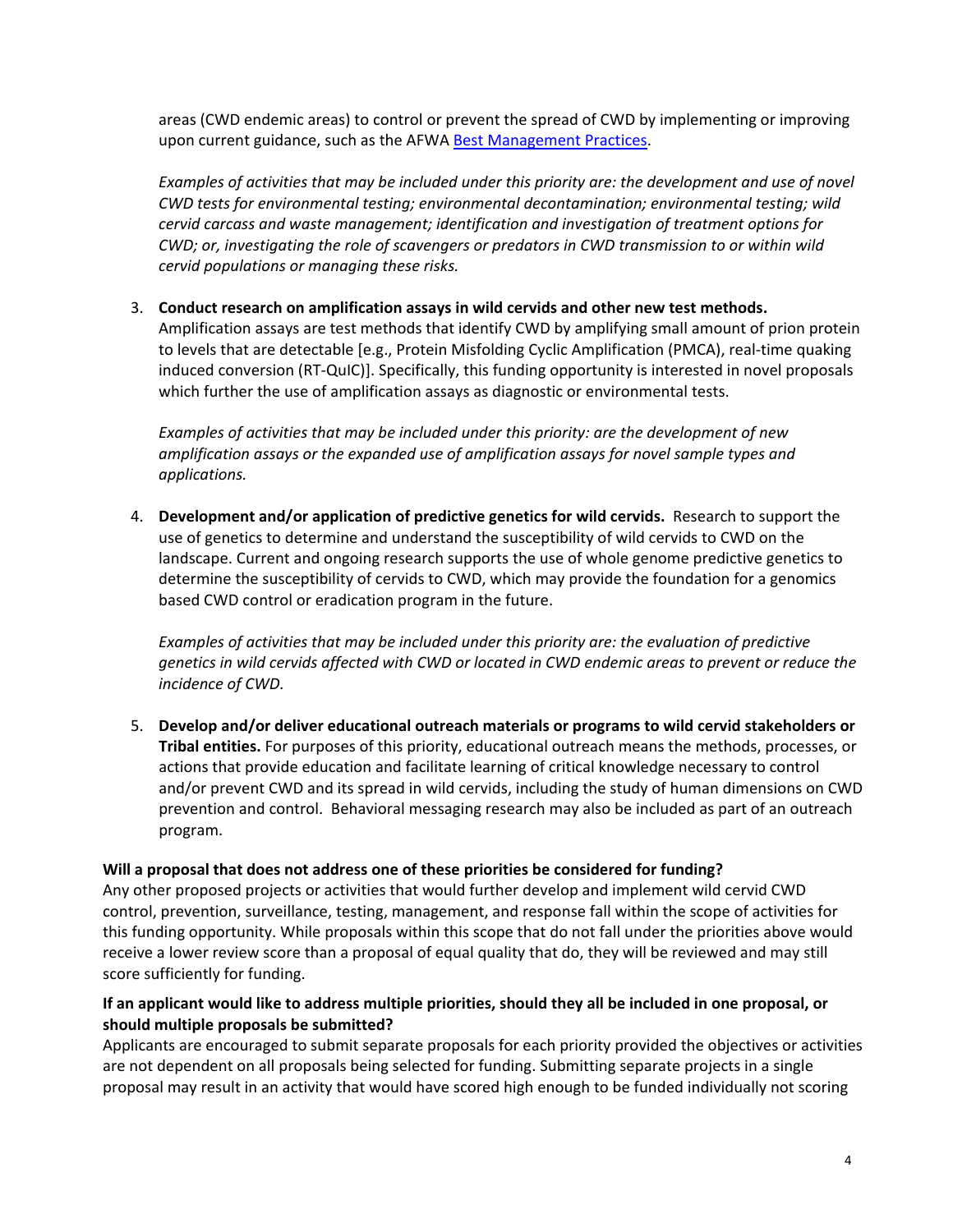well due to another activity in the proposal scoring poorly or being unacceptable. If multiple priorities are addressed within a single Work Plan, applicants should specify which funding priority is addressed for each objective.

### **Will partial funding of a priority or an activity on a proposal be considered?**

Based on reviewer recommendations, a project may be selected for partial funding of specific objectives or activities within a proposed Work Plan.

### **What are other funding considerations?**

Within the context of addressing the overall goal of controlling or preventing CWD and the priorities described above, applicants are encouraged to develop proposals that:

- Meet the evaluation criteria described in Section E.1 of the Funding Opportunity Announcement;
- Describe how the project will leverage existing resources through partnerships with local, State, and/or Federal government agencies, Tribal entities, industry organizations, professional associations, producer groups, and/or non-profit organizations with direct and significant interest in the control or prevention of CWD in wild cervids; and,
- Describe the anticipated involvement by APHIS personnel needed to complete the proposed activities in the Work Plan and Financial Plan (excluding personnel to administer or oversee the cooperative agreement). APHIS intends to collaborate with recipients to successfully complete activities funded via this opportunity; however, due to the limited availability of personnel, APHIS encourages proposals that are not contingent on APHIS participation where possible, unless that participation was agreed upon during the development of the proposal.

**NOTE:** While all proposals meeting the administrative eligibility criteria listed in Section C.4 will be considered for funding, APHIS WS may give priority to proposals submitted by an eligible entity (1) in Tribal lands that has either experienced recent incidents of CWD in wild cervids or that have wild cervid populations bordering a CWD endemic area; and, (2) has a Tribal CWD control program that includes, but is not limited to, monitoring and surveillance, or that proposes to create a control program. **Eligible applicants not meeting these criteria are encouraged to apply and their proposals may still be considered for funding**.

# AGREEMENT FAQs

### **What is competitive funding and how does it work in a cooperative agreement?**

USDA APHIS WS funds projects using cooperative agreements and specific rules and regulations apply to the application, use, and reporting of these funds. When cooperative agreements are awarded through a competitive process, applicants must submit a complete application by the deadline in the announcement. There is no opportunity for proposal modifications during the review process.

The Tribal Nations Wild Cervid Chronic Wasting Disease Opportunities 2022 Funding Opportunity Announcement calls for proposals to be awarded through a competitive process, in which an expert or team of experts evaluates the merits of each proposal using predetermined criteria. The evaluation criteria are described in Section E.1 of the Funding Opportunity Announcement. Recipients are not predetermined. Final decisions are at the discretion of APHIS WS.

### **Is cost sharing required?**

Although cost sharing is not required, APHIS WS may take into consideration an eligible entity's ability to contribute non-Federal funds to carry out such a cooperative agreement. Additional information on cost sharing is outlined in Section C.2 of the Funding Opportunity Announcement.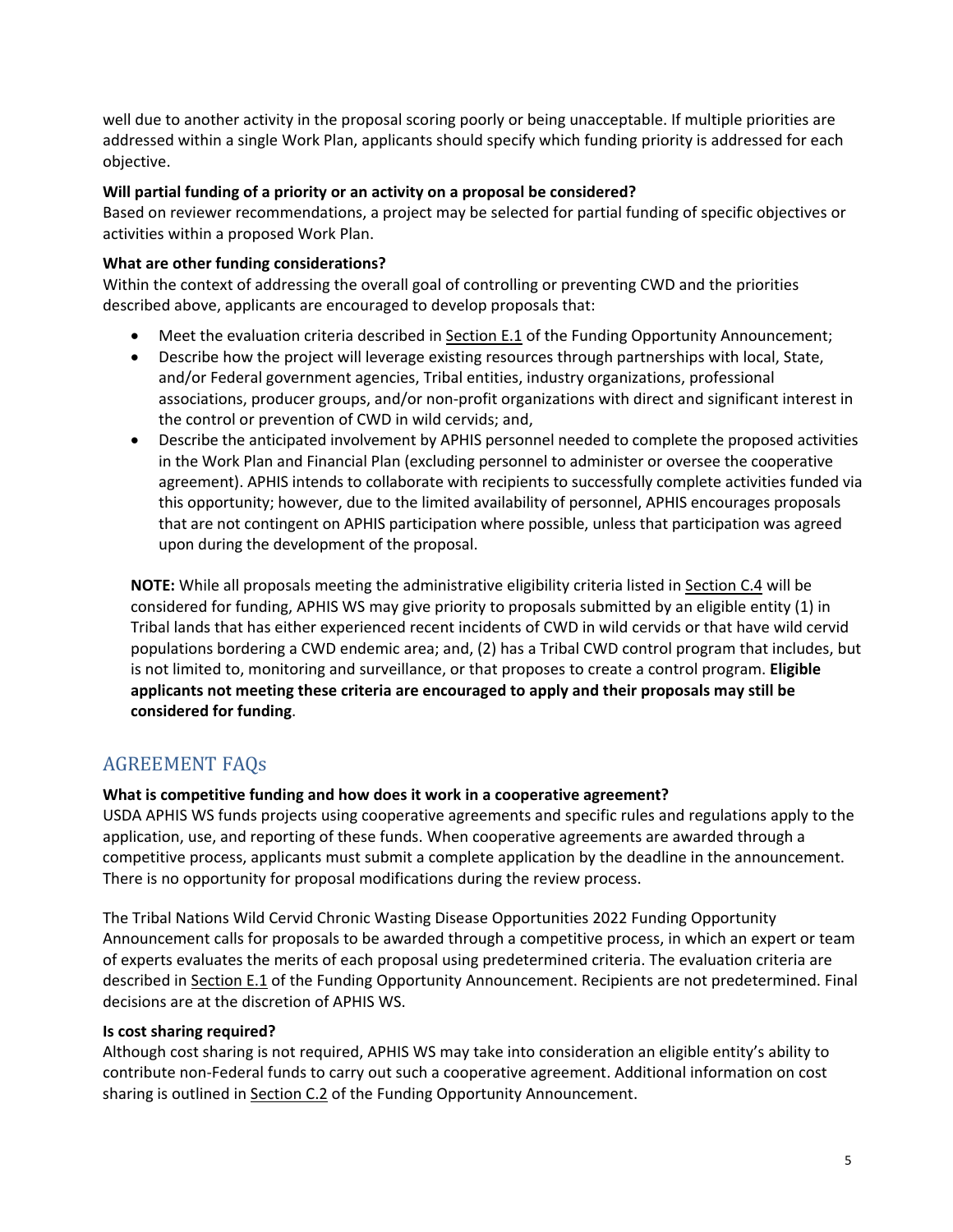# PROPOSAL FAQs

### **Can I submit more than one proposal?**

An eligible applicant may submit multiple proposals for this opportunity, requesting up to \$75,000 per proposal for activities to control or prevent CWD in wild cervids. Applicants who wish to submit multiple proposals must submit each proposal as a separate proposal package. Based on reviewer scoring, multiple proposals from a single eligible applicant may be selected for funding with the applicant receiving a total award greater than \$75,000, provided the additional awarded proposal(s) is significantly superior in reviewer scoring when ranked against other applications.

### **If my project was funded in prior years, can I resubmit those activities for this opportunity?**

Recipients wishing to continue work on projects funded in prior years that are either complete or will be complete by the proposed period of performance may submit proposals to this opportunity. Recipients wishing to continue work on projects funded in prior years which are not complete, and have not been extended previously, should submit a no-cost extension per the [Terms and Conditions for APHIS awards](https://www.aphis.usda.gov/aphis/ourfocus/business-services/financial-management-division/Financial_Services_Branch/Agreements_Service_Center/terms-conditions-for-aphis-awards) or by contacting the APHIS WS Program Manager rather than submitting a proposal to this opportunity.

### **Can several different proposal ideas for projects that support the 2022 funding priorities be combined into a single proposal?**

Submitting separate projects in a single proposal may result in an activity that would have scored high enough to be funded individually not scoring well due to another activity in the proposal scoring poorly or being unacceptable.

### **Can an eligible entity collaborate with other eligible entities on a proposal?**

Yes, an eligible entity may collaborate with any other eligible entities.

### **If multiple eligible entities are collaborating, how should the proposal be submitted?**

If there is one project with each eligible entity doing a similar activity or task, submit one proposal from the main applicant and subcontract with the other applicant(s). If the project has multiple parts and each entity is responsible for an individual activity or task, then each entity may submit their own proposal if this is preferred.

### **Can an eligible applicant partner with non-eligible entities?**

Yes, an eligible entity may collaborate with a non-eligible entity who may have direct and significant interest in the control or prevention of CWD in wild cervids, such as land grant or other universities, State or national livestock, wildlife, sporting groups, or conservation organizations, or a Federal Agency. The proposal should describe the necessity and added value to engage non-eligible entities as collaborators to accomplish the proposed activities. Any application with a proposed subaward over \$10,000 should complete an individual Financial Plan template as part of the proposal package.

### **May a foreign entity submit a proposal?**

No, a foreign entity is not eligible for this opportunity. However, a foreign entity may contribute to a proposal submitted by an eligible entity. In this case, the proposal should describe the necessity and added value to engage foreign collaborators to accomplish the proposed activities.

### **Can someone from the private sector apply?**

No, an applicant from the private sector is not eligible for this opportunity. However, a private sector entity may contribute to a proposal submitted by an eligible entity. The proposal should describe the necessity and added value to engage private sector collaborators to accomplish the proposed activities.

### **How are proposals reviewed and who reviews them?**

Proposals meeting the administrative eligibility criteria described in Section C.4 of the Funding Opportunity